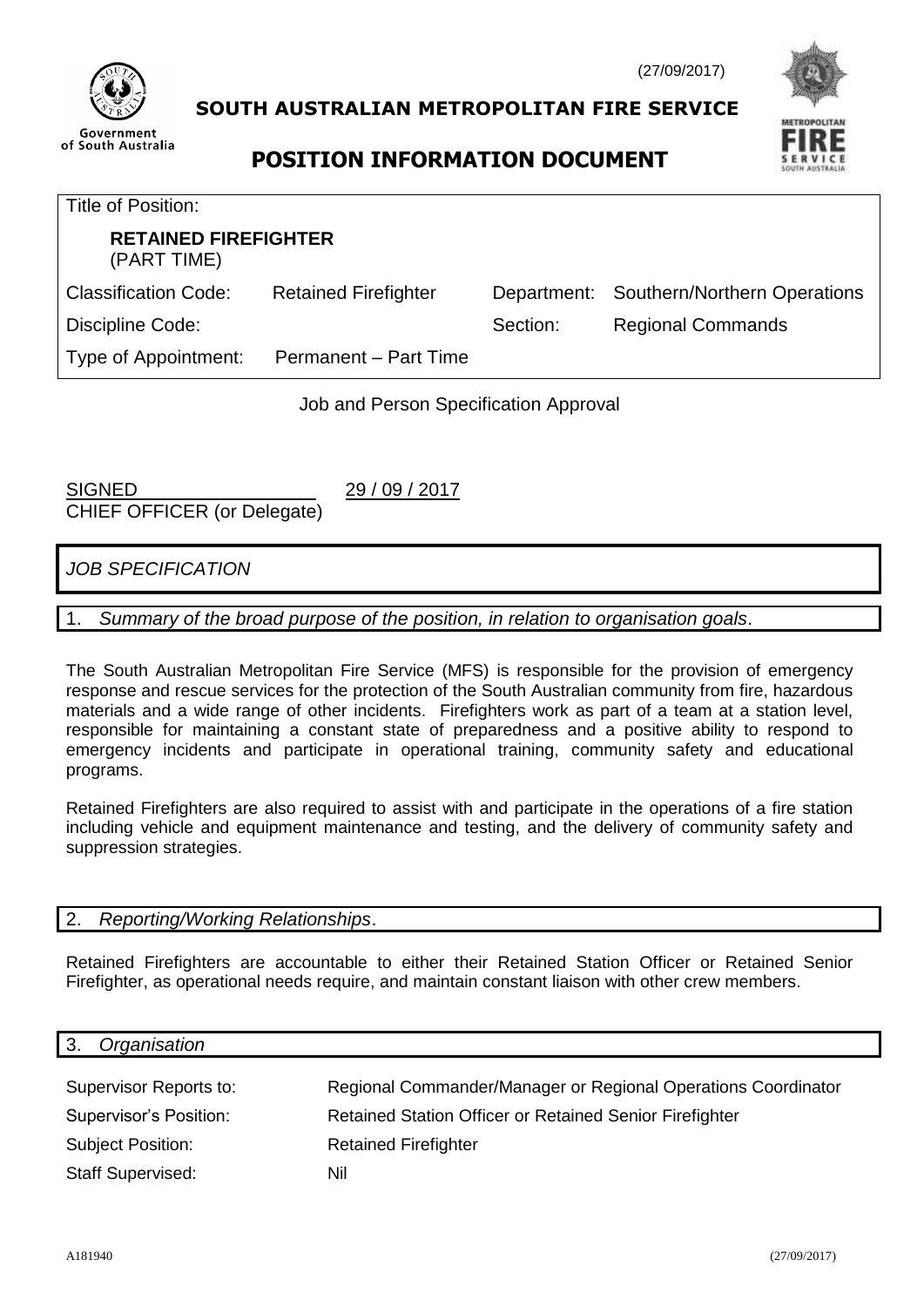| JOB INFORMATION cont | Position:   | <b>Retained Firefighter</b>  |
|----------------------|-------------|------------------------------|
| page 2.              | Department: | Southern/Northern Operations |
|                      | Section:    | <b>Regional Commands</b>     |

#### 4. *Special Conditions*.

Retained Firefighters are located in major regional areas and are paid as per the Enterprise Agreement to provide 24 hour cover on every day of the year in their communities.

Retained Firefighters must reside within 10 minutes travelling distance of their local MFS Station.

A twelve (12) month probationary period will apply before permanent employment is confirmed. During this time, Retained Firefighters must enrol in and agree to undertake and complete the required training and study. This training is subject to regular assessment.

Training one night per week for 3 hours is compulsory. Retained Firefighters are required to attend a minimum of 80% of these training sessions. Training sessions are undertaken on a designated training night each week.

Retained Firefighters are required to attend the station for at least 50% of the calls received and ride the appliance to 50% of those.

Retained Firefighters must maintain a high standard of physical, mental and emotional fitness necessary to satisfactorily perform firefighter duties

5. *Statement of Key Outcomes and Associated Activities.*

#### **OPERATIONAL OUTCOMES**

*Retained Firefighters will contribute to the achievement of the Fire Service's responsibility to protect life, property and the environment from fire and other emergencies, not only providing high quality response to emergencies but also taking pro-active measures such as identifying risks to the community and taking part in effective preventative and educational programs by performing the following roles:*

- Under the direction of the officer in charge, contribute to the achievement of the MFS' responsibility to protect life, property and the environment by:
	- responding appropriately to incidents including reports of fire, confirmed fires, rescues, fire alarms and calls for assistance;
	- responding to and normalising incidents that involve the release of hazardous materials; and
	- rescuing persons from dangerous situations and providing casualty assistance as required.
- Develop effective situational awareness of the conditions and risk factors present at operational incidents by:
	- analysing evident incident information;
	- identifying and evaluating risks present; and
	- evaluating the suitability and effectiveness of available firefighting equipment.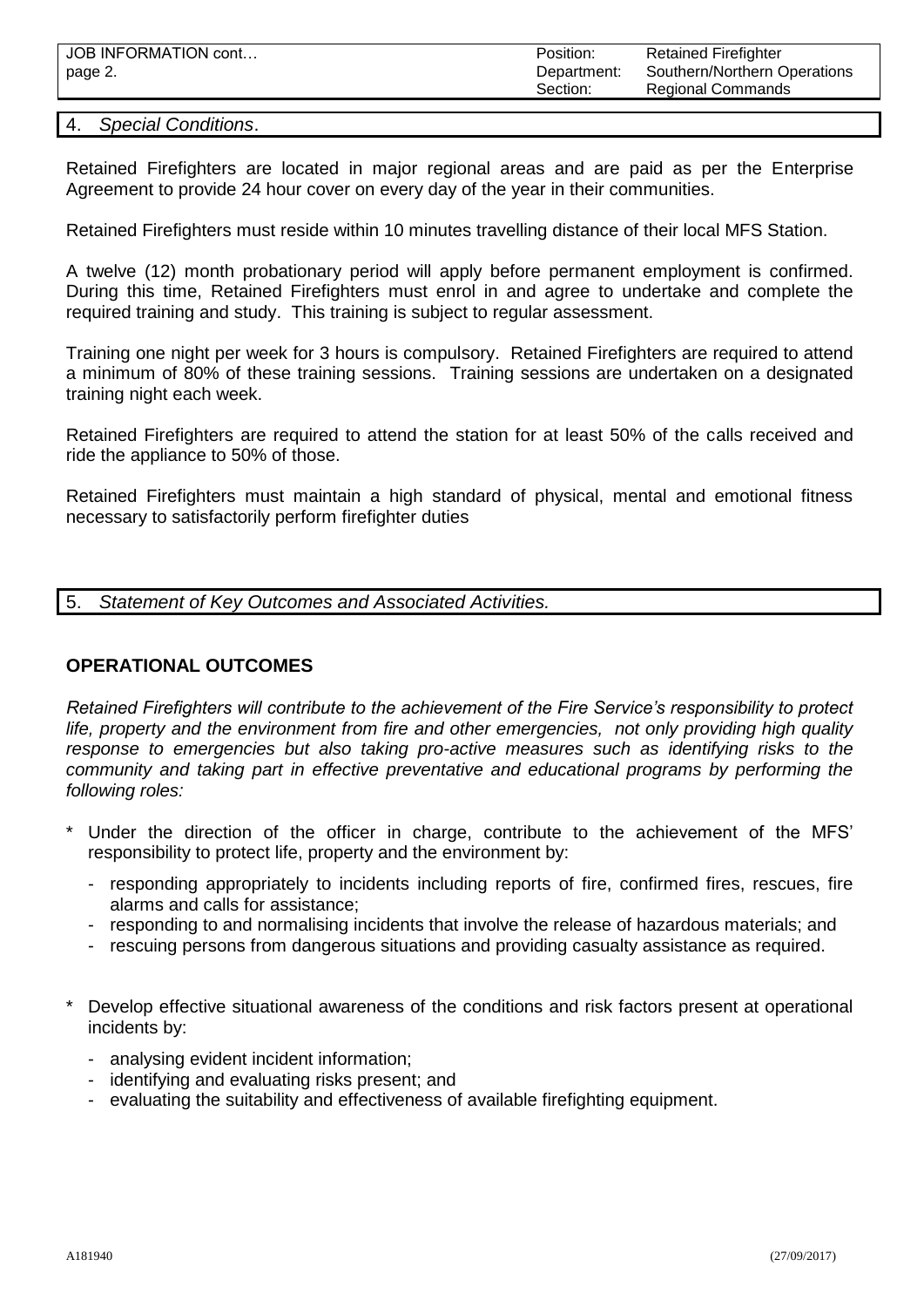5. *Statement of Key Outcomes*. cont……

### **OPERATIONAL OUTCOMES** cont....

- Contribute to the Incident Action Plan (IAP) by:
	- conducting incident operations in accordance with Standard Operational Procedures (SOPs) and Standard Administrative Procedures (SAPs);
	- ensuring all personal actions comply with the IAP and orders issued;
	- wearing breathing apparatus at an incident, as required and in a range of situations;
	- working in a safe manner;
	- utilising a range of equipment and technology to respond to incidents, manage risks, and normalise a situation during an incident and post-incident;
	- using appropriate radio communication procedures and equipment;
	- driving and operating fire appliances and other MFS emergency vehicles;
	- utilising road maps, building plans and other site plans;
	- preserving the incident scene for fire investigation; and
	- protecting property during and after incidents.
- Contributing to incident safety by:
	- applying dynamic risk assessment strategies;
	- complying with OHS&W responsibilities;
	- monitoring personal operational fatigue and emotional wellbeing;
	- providing care to members of the public in distress;
	- protecting property during and after incidents;
	- using safe work practises and procedures in dangerous and hostile environments; and
	- working with other emergency services organisations and public safety organisations.
- Contributing to the conclusion of incidents by:
	- assisting in salvage operations that reduce economic loss to the community; and
	- standing by after an incident (fire watch).
- Contributing to post-incident analysis and review by:
	- taking part in and contributing to the debrief process;
	- participating in any post incident welfare recovery activities involving the MFS and the community; and
	- contributing to the review of SOPs and SAPs.

## **DEPARTMENTAL OUTCOMES**

- Assist in the prevention of fires in the community by:
	- visiting buildings and areas of potential hazards to identify risks and familiarise with access points and location of water supply and other features to assist in the mitigation of the hazard;
	- inspecting buildings for hazards and compliance with fire regulations under supervision; and
	- participating in the testing of fixed firefighting installations and hydrant booster systems.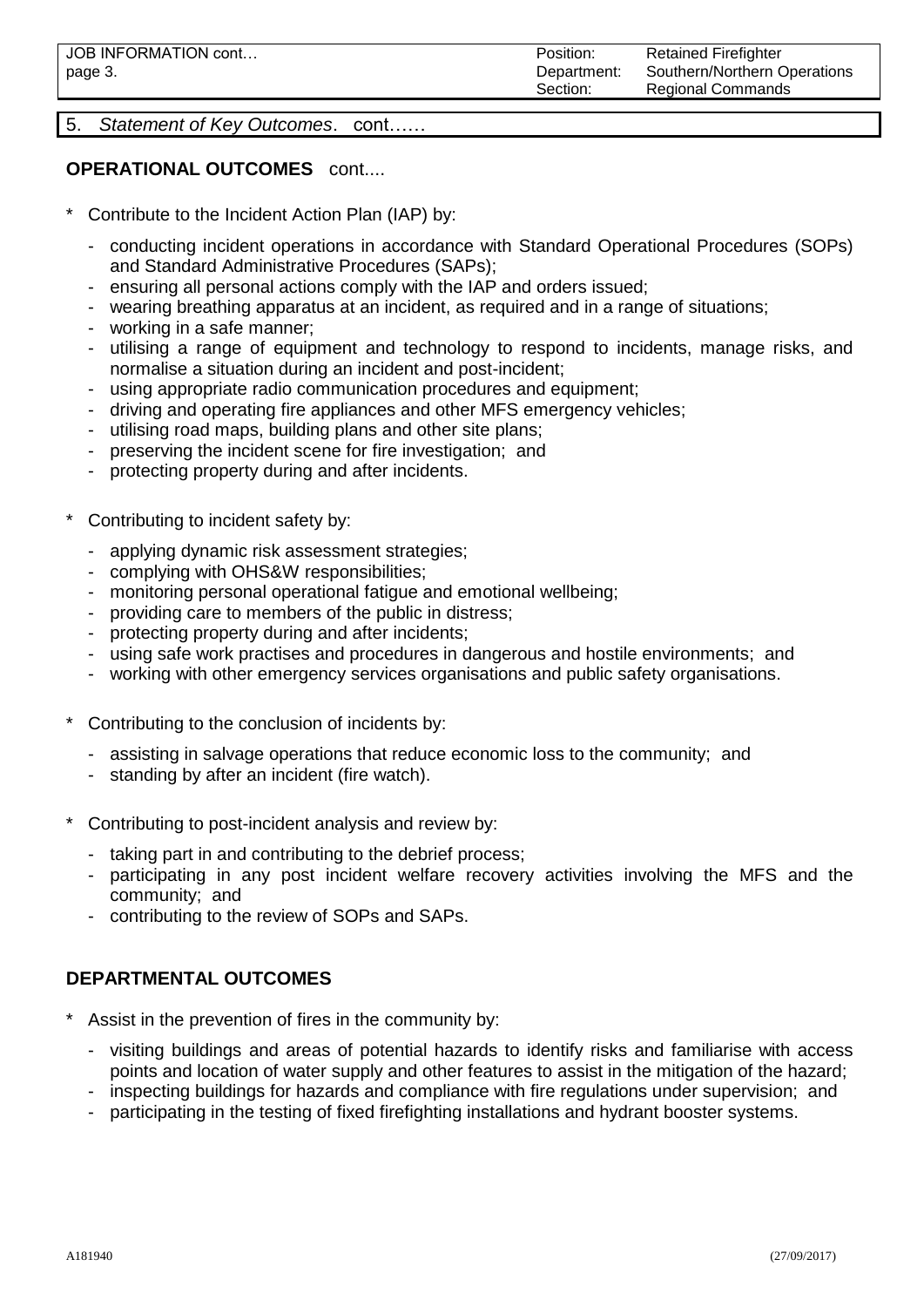5. *Statement of Key Outcomes*. cont……

## **DEPARTMENTAL OUTCOMES** cont....

- Assist in the delivery of community safety education by:
	- participating in community safety education information sessions;
	- working with diverse communities to minimise the impact of fire and other emergencies; and
	- responding to requests for information from community groups.
- Ensure personal preparedness to respond to emergencies by:
	- developing and maintaining required skills and knowledge programs;
	- maintaining physical, mental and emotional fitness; and
	- maintaining own personal protective equipment to a satisfactory standard.
- \* Contribute to preparedness of Fire Service vehicles and equipment to respond to any emergency by performing regular maintenance and safety testing of such vehicles and equipment.
- Assist in the maintenance and cleanliness of stations, buildings and environs.

## **CORPORATE OUTCOMES**

- Contribute to continuous improvement and the administration of the Fire Service by completing appropriate forms and reports.
- Contribute to the continuous improvement of workplace practices by complying with relevant legislation and internal policies and procedures.
- Contribute to appropriate security practices and procedures by monitoring physical external and internal environments and ensuring appropriate access for the public during business hours and after hours.
- Ensure all activities within the incumbent's designation area of responsibility are performed in accordance with policies and procedures relating to intellectual property.
- Observe and cooperate with OHSW&IM policy and procedural requirements, and actively participate in consultative and communication processes; contribute to risk management by identifying and informing the supervisor of any hazards in the work area; identify any required OHS training and actively participate in any OHS training provided by the employer; and contribute to feedback on OHS performance to the line manager.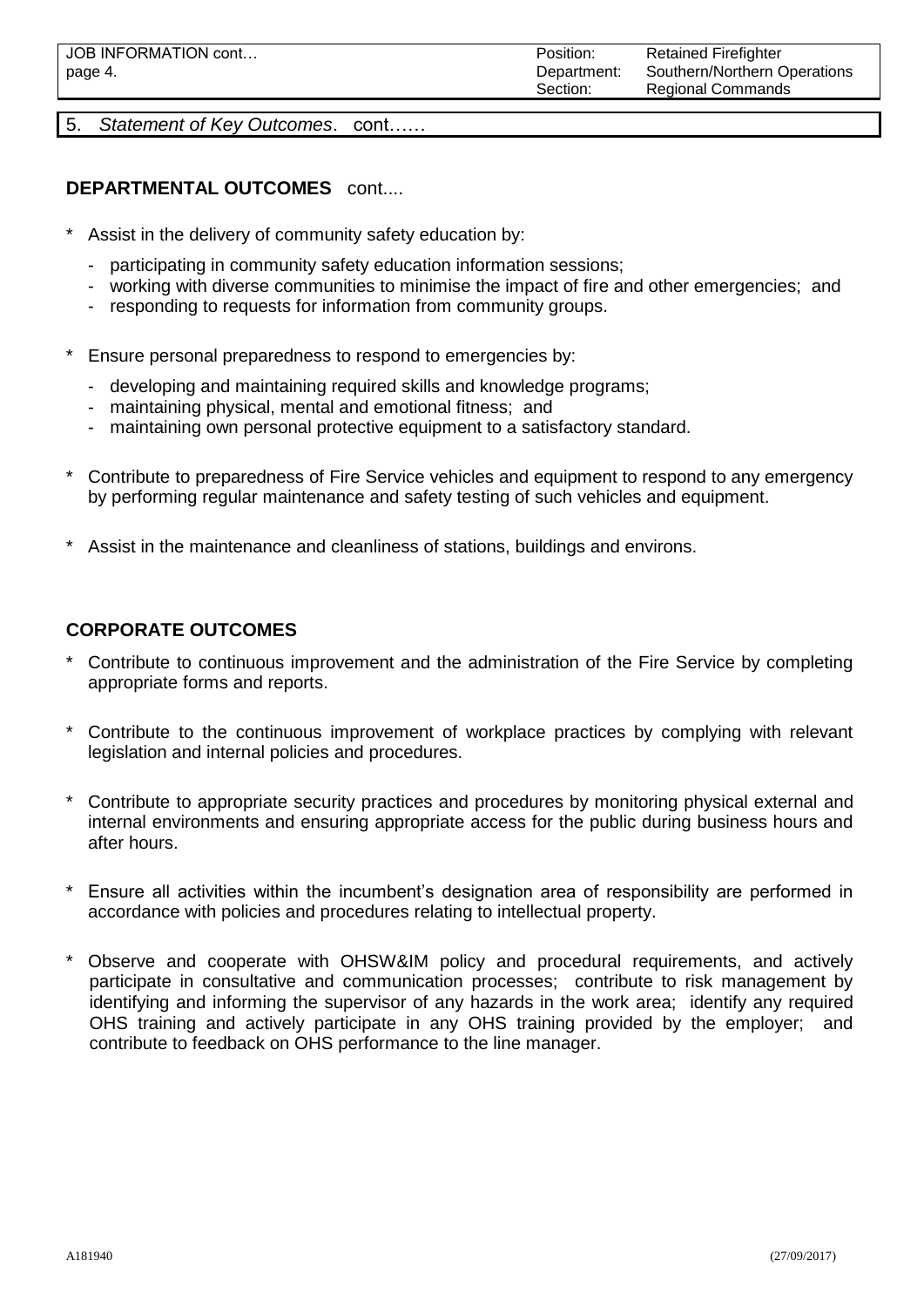## *PERSON SPECIFICATION*

#### **Essential Minimum Requirements. (Those characteristics considered absolutely necessary.)**

### *Educational/Vocational Qualifications/Training Requirements*

- Possess Apply First Aid and Provide Advanced Resuscitation Certificate from one of the approved providers listed by SafeWork SA. (SafeWork SA website is [www.safework.sa.gov.au\)](http://www.safework.sa.gov.au/) or agree to obtain one within 6 months of being offered employment.
- Be an Australian Citizen or Permanent resident.
- Evidence of a Heavy Rigid HR drivers licence or agree to obtain one within 12 months of being offered employment at selected Regional Stations
- \* Evidence of a Medium Rigid (MR) Driver's Licence, or agree to obtain one within 12 months of being offered employment.
- Evidence of competency using Microsoft Word and Outlook (Email).

#### *Personal Abilities/Aptitude/Skills/Experience/Knowledge*

- Ability to work at heights, hot and humid conditions and in confined spaces.
- Ability to work for extended periods wearing breathing apparatus and personal protective equipment.
- \* Ability to demonstrate compassion and show empathy with colleagues and the public during and after an emergency situation.
- \* Demonstrated ability to undertake all duties and operate equipment in a safe and effective manner.
- \* Demonstrated ability and willingness to learn new skills and solve problems in an innovative and logical manner.
- \* An ability to undertake manual and repetitive tasks and to acquire skills, knowledge and competence.
- Demonstrated ability to work effectively as a member of a team in a variety of situations and with people from diverse backgrounds.
- Demonstrated ability to communicate effectively and apply sound interpersonal skills with a variety of audiences.
- A demonstrated capacity to work with commitment, motivation, honesty and fairness.
- A demonstrated capacity to use initiative and judgement.
- \* Demonstrated integrity and an ability to interpret and apply legislation, policies and processes.
- \* Demonstrated ability to undertake all duties and operate equipment in a safe and effective manner.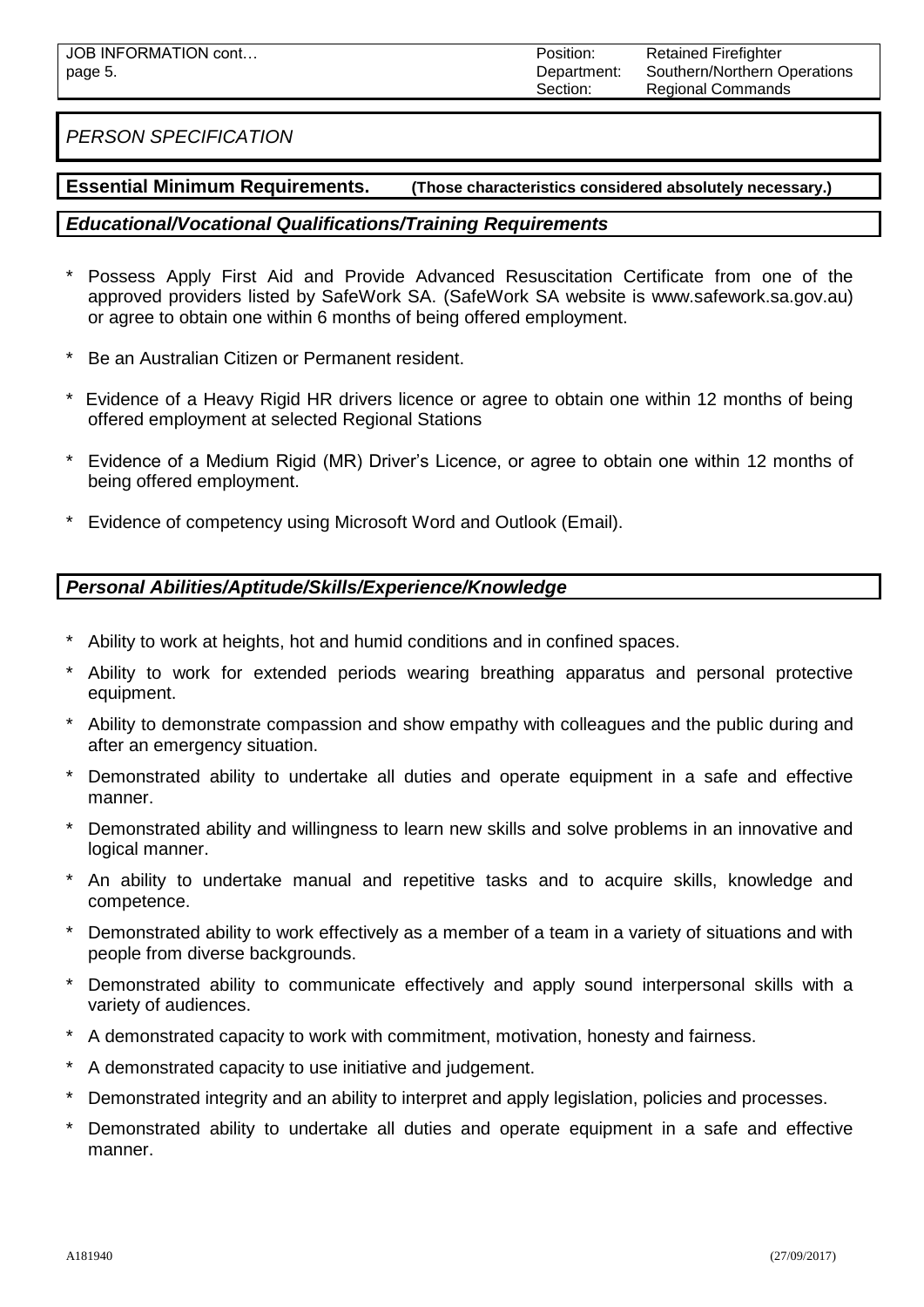*PERSON SPECIFICATION*

### **Essential Minimum Requirements. (Those characteristics considered absolutely necessary.)**

#### *Personal Abilities/Aptitude/Skills/Experience/Knowledge cont.....*

- \* Ability to conduct information sessions with community groups.
- \* Ability to perform duties in a courteous and professional manner.
- \* An understanding of customer service principles in an emergency service organisation.
- \* Literacy and numeracy skills to successfully complete Certificate IV level training.
- \* Ability to act ethically and honestly.
- \* Ability to manage personal emotional states.
- \* Ability to analyse situations and make appropriate decisions.
- \* Demonstrate confidence and healthy self-efficacy.
- \* Persistence, willingness to undertake and finish difficult tasks.
- \* Ability to maintain self-motivation and work involvement.
- \* Knowledge of the operational and non-operational roles of a Retained Firefighter.
- \* An awareness and commitment to the principles that govern behaviour:
	- Equal Opportunity;
	- Harassment and Bullying; and
	- OHS&W.